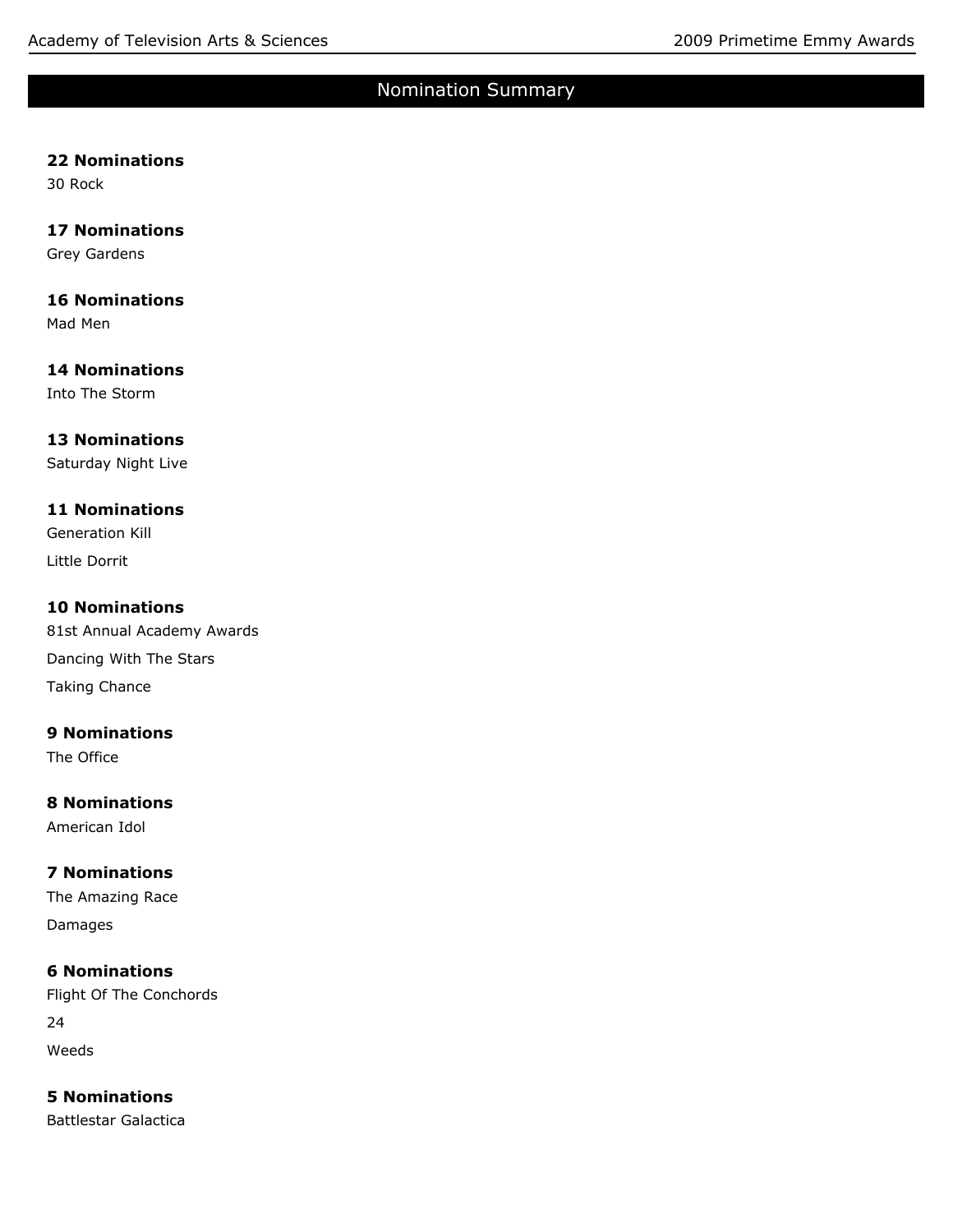Breaking Bad

The Daily Show With Jon Stewart

Grey's Anatomy

Late Show With David Letterman

Lost

Pushing Daisies

Roman Polanski: Wanted And Desired

The Simpsons

So You Think You Can Dance

Top Chef

The Tudors

24: Redemption

#### **4 Nominations**

American Masters Beijing 2008 Olympic Games Opening Ceremony Boston Legal Bruce Springsteen Super Bowl Halftime Show Deadliest Catch Entourage Gifted Hands: The Ben Carson Story The 51st Annual Grammy Awards House Of Saddam How I Met Your Mother Law & Order: Special Victims Unit 102 Minutes That Changed America Project Runway This American Life United States Of Tara

#### **3 Nominations**

Anthony Bourdain: No Reservations The Big Bang Theory Chris Rock - Kill The Messenger A Colbert Christmas: The Greatest Gift Of All The Colbert Report The Courageous Heart Of Irena Sendler (Hallmark Hall Of Fame Presentation)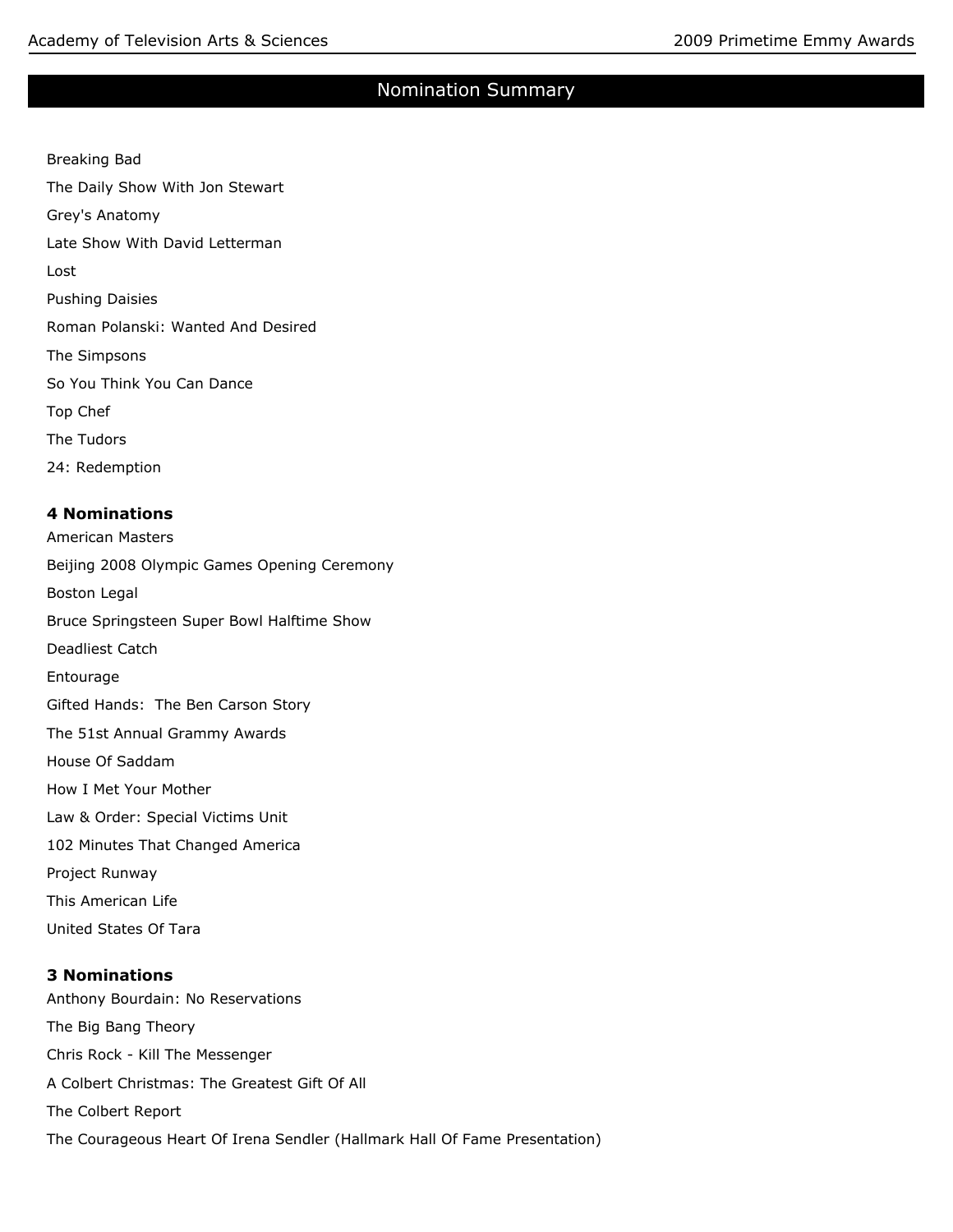CSI: Crime Scene Investigation Dexter House In Treatment The Kennedy Center Honors The Librarian: Curse Of The Judas Chalice The No. 1 Ladies' Detective Agency Ricky Gervais: Out Of England -- The Stand-Up Special Survivor True Blood Two And A Half Men Will Ferrell: You're Welcome America. A Final Night With George W. Bush

### **2 Nominations**

American Experience Californication Coco Chanel Desperate Housewives ER Family Guy Ghost Whisperer **Heroes** Intervention Jimmy Kimmel Live Little Britain USA MADtv Monk My Name Is Earl The New Adventures Of Old Christine Nip/Tuck Penn & Teller: Bullshit! Prayers For Bobby Real Time With Bill Maher Robot Chicken Storymakers The 62nd Annual Tony Awards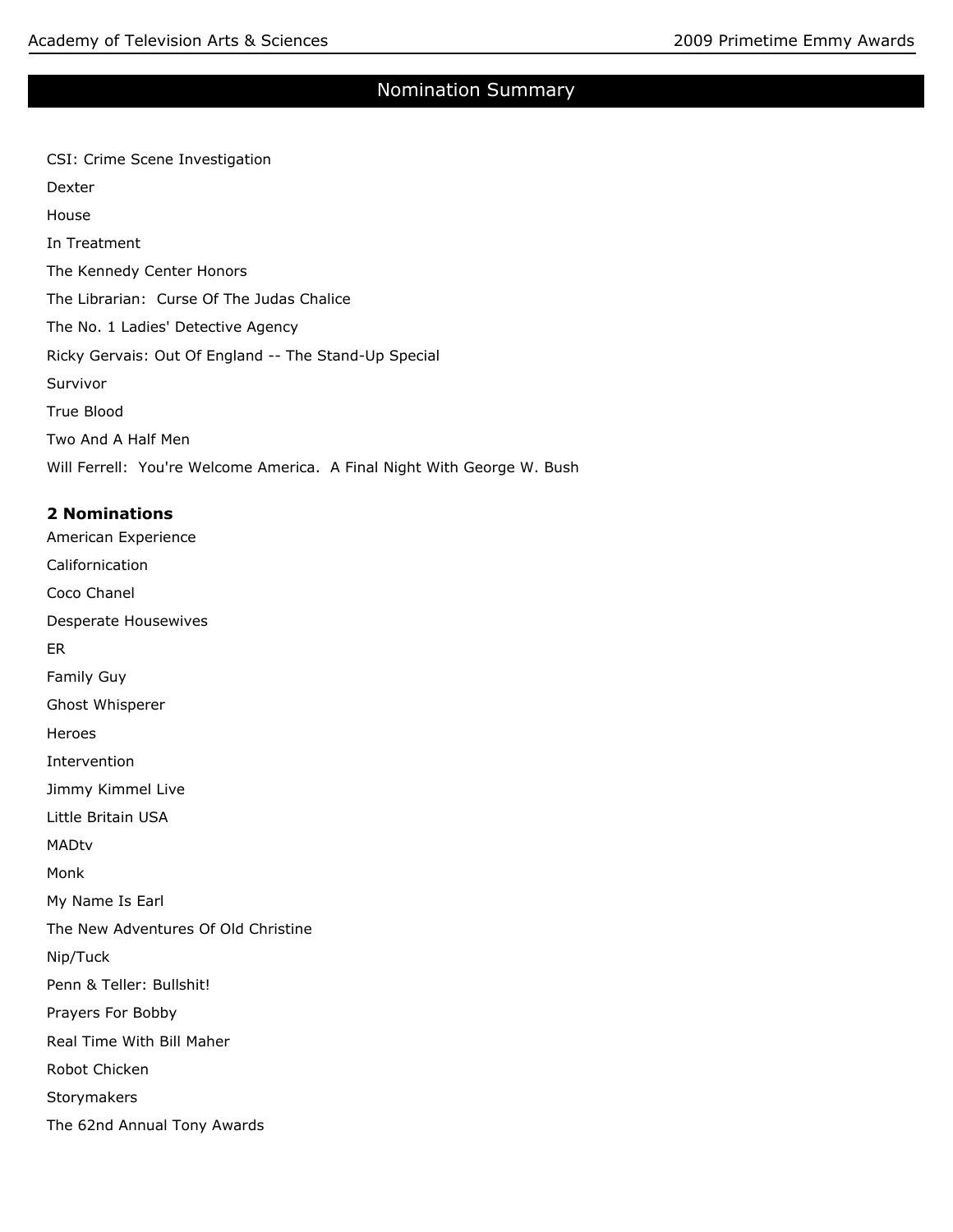Tracey Ullman's State Of The Union Ugly Betty Wallander: One Step Behind

#### **1 Nomination**

Accidental Friendship According To Jim AFI Life Achievement Award: A Tribute To Warren Beatty Afro Samurai: Resurrection Airport Lounge Alec In Huluwood The Alzheimer's Project: Momentum In Science (Parts 1 & 2) American Dad Antiques Roadshow Battlestar Galactica: The Face Of The Enemy Big Love Biography Bones Bottled Courage Bravo Digital Media: Top Chef Brothers & Sisters Burn Notice Carnegie Hall Opening Night 2008: A Celebration Of Leonard Bernstein (Great Performances) Castle The Celebrity Apprentice China's Unnatural Disaster: The Tears of Sichuan Province Christmas In Washington Chuck **Circus** The Closer Criminal Minds CSI: NY Cyrano De Bergerac (Great Performances) The Daily Show: The Daily Show Correspondents On Jon Stewart Destination Imagination (Foster's Home For Imaginary Friends) The Dharma Initiative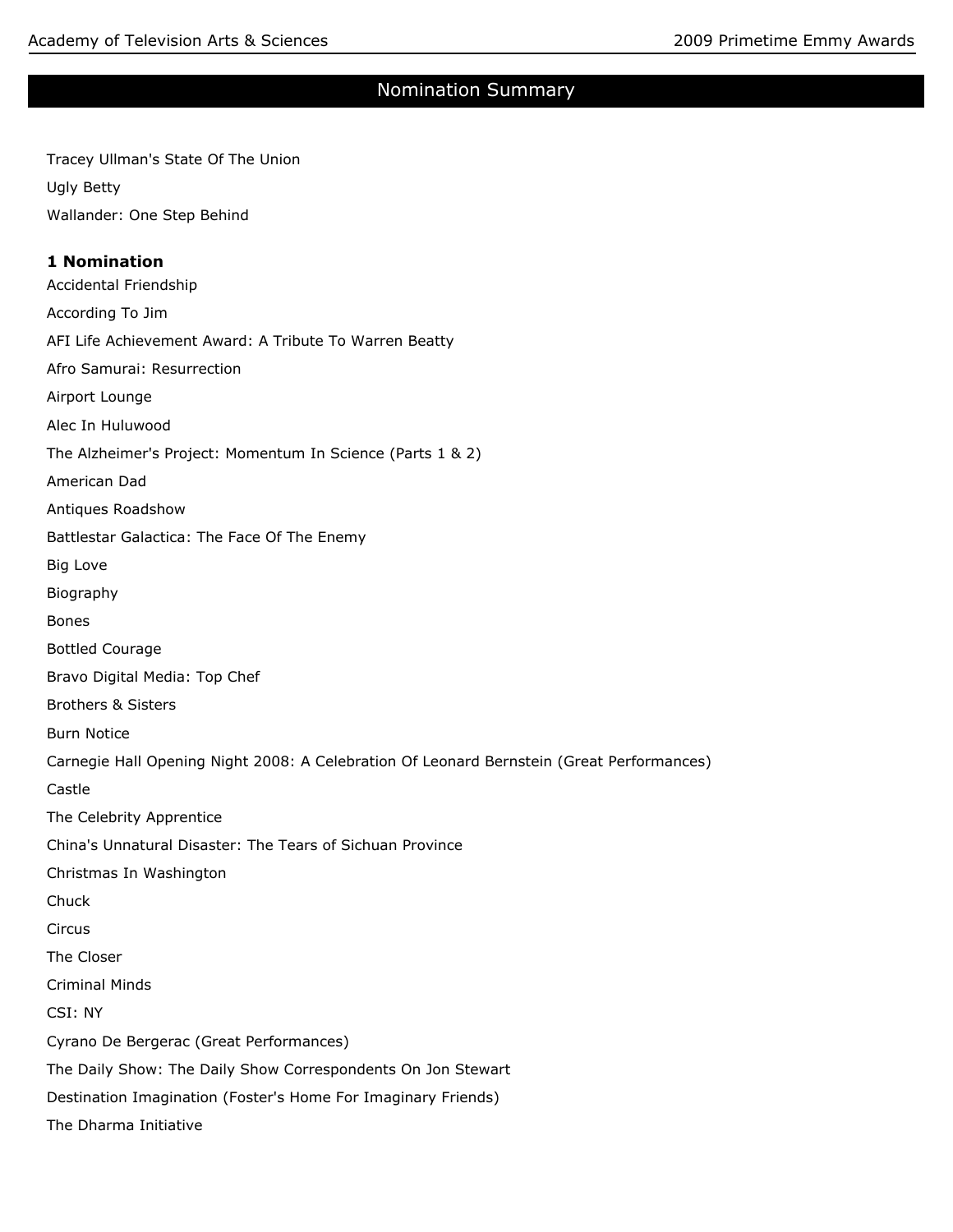Dirty Jobs

# Nomination Summary

Disney's Phineas And Ferb Dog Whisperer Dr. Horrible's Sing-Along Blog The 2008 ESPYS Everybody Hates Chris Expedition Africa Extreme Makeover: Home Edition Farrah's Story Friday Night Lights Fringe George Carlin: The Kennedy Center Mark Twain Prize Grandpa, Do You Know Who I Am? With Maria Shriver Great Performances Hannah Montana Heist Hell's Kitchen iCarly Jay Leno's Garage Kathy Griffin: My Life On The D-List Kathy Griffin: She'll Cut A Bitch King Lear (Great Performances) Late Night With Conan O'Brien The Late Night With Jimmy Fallon Digital Experience Legend Of The Seeker Lie To Me Life On Mars Louis C.K.: Chewed Up Loving Leah (Hallmark Hall Of Fame Presentation) Magazine Buyer Make 'Em Laugh: The Funny Business Of America Maneater The Memory Loss Tapes The Mentalist Michael J. Fox: Adventures Of An Incurable Optimist The Mole